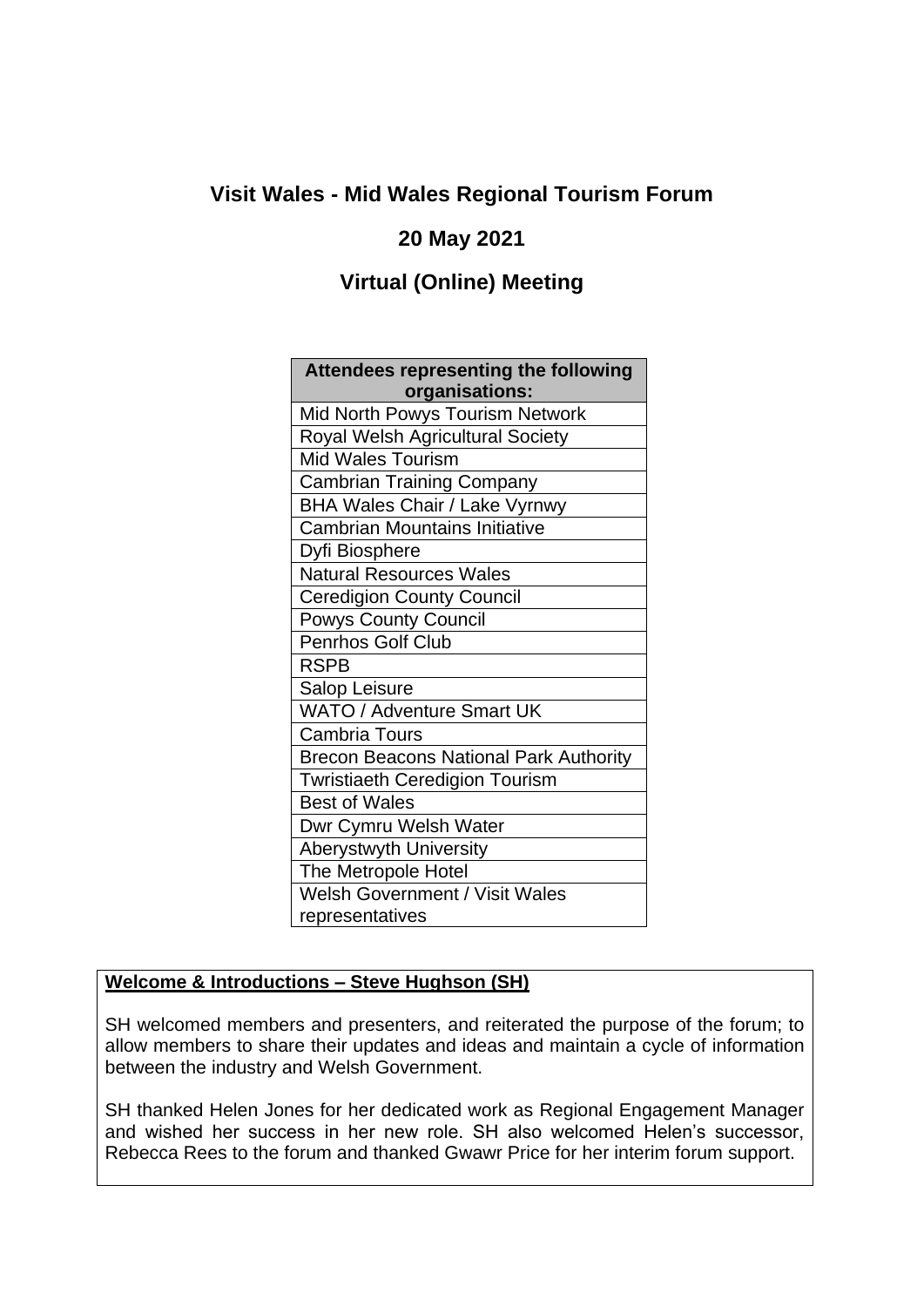SH gave a brief introduction to the agenda and highlighted the work ahead of the industry in moving towards further easing of restrictions and working with the new Welsh Government Ministers to achieve this. SH also noted the importance of both the Visitor Economy Stakeholder Group and Event Wales Advisory Group, which meet regularly to aid recovery planning. SH pointed to issues in the recovery of events, pronounced by differences with the UK Government plans i.e. removing the two-metre distancing rule.

SH welcomed Steffan Roberts as the new Deputy Director of Tourism Development, and wished all members the very best in their business endeavours going forward. SH announced news of the late Pam Powell; extending thoughts to the family and friends of Pam, a dedicated and passionate advocate of tourism in Mid Wales for over 40 years.

SH reviewed the minutes of the previous meeting and asked members to formally adopt these; no objections noted. SH encouraged all members to fully participate in the forum; to raise questions and contribute to discussions.

#### **Steffan Roberts (SR), Deputy Director of Tourism Development**

SR announced his new role as Deputy Director of Tourism Development and thanked his predecessor, Rob Holt for his service to the forum (after moving to Major Events). SR provided members with a background to his experiences within Welsh Government and looks forward to the continued engagement with the forum. SR gave recognition of the importance of forum engagement, particularly over this last year. SR reiterated the importance of the forum's two-way process; to cascade information to networks, and the opportunity to listen to industry issues. SR noted the move from crisis to recovery and a more normal period requires strategic planning, which is in place. SR echoed SH's thanks to Helen Jones for her hard work and welcomed Rebecca Rees (RR) to the team after which, RR introduced herself to the forum.

SR explained the Minister of Economy, Vaughan Gething will lead on aligned policies, including tourism, hospitality, events and skills, which places these industries in a strong position. SR summarised alert levels changes (from the current three, to two) and the proposed move to alert level one. The alert level change will involve less pronounced easements, but will initially consider changes to weddings and events restrictions. SR also explained that Ministers are making considerations beyond alert level one; some planning has already taken place, including further changes to social distancing regulations.

See current guidance:<https://businesswales.gov.wales/coronavirus-advice/>

SR reminded members of the status of current funding packages, including the latest phase of ERF which opened on Monday (17 May), offering grants of up to £25,000: [https://gov.wales/further-support-welsh-businesses,](https://gov.wales/further-support-welsh-businesses) and the cultural recovery fund (CRF), which is now closed and applications are being scrutinised.

SH thanked SR for his updates and reiterated the importance of the next review. SH suggested an invitation to the forum should be extended to the new Ministers. Val Hawkins (VH) and voiced concern about the loss of a Tourism Minister (echoed by Arwyn Watkins OBE (AW) and Anthony Rosser (AR)), SR explained the full Minister of Economy has a focus on the visitor economy as part of his wider economic plans.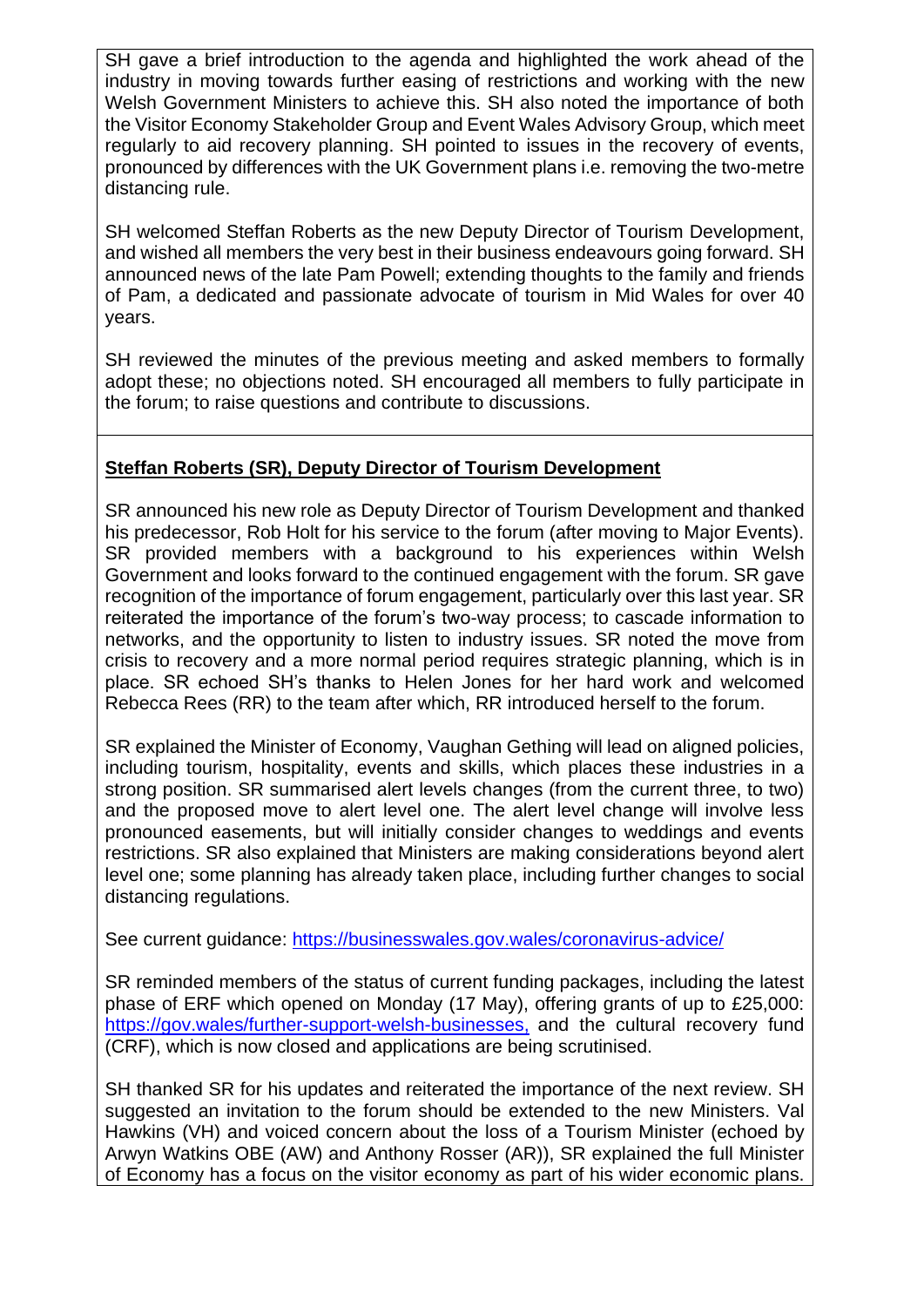VH also voiced concerns about the loss of tourism experience within the Visit Wales team.

AR praised the work of the Tourism Taskforce, which achieved a depth of understanding and influence at Ministerial level. AR continued to suggest this arrangement of communication is fundamental and should continue. SH also expressed disappointment that the hospitality, tourism and events sectors were not explicitly mentioned in the ministerial changes. SH explained the former Deputy Minister attended all but one of the taskforce meetings, therefore a gap in such representation might develop. SR assured members that the exceptional engagement undertaken through the forums will continue to be developed. SH explained that the engagement work has created a family among industry partners and should continue.

## **Kerry Thatcher (KT), Visit Wales - Skills**

SH welcomed KT to the forum and highlighted the challenges faced in the tourism and hospitality and events sectors due to skills and recruitment issues. KT presented Skills development work undertaken by Visit wales, including:

- Signposting so businesses can easily find the information they need
- Working with regional skills partnerships
- Secretariat for the Wales Tourism & Hospitality Skills Partnership
- Work with stakeholders, industry, Careers Wales (links with schools etc), JobcentrePlus, Springboard and others to identify issues and possible solutions.

AW announced the Mid Wales Regional Learning and Skills Partnership held its first meeting in May (covering Powys and Ceredigion). KT added that both AW and AR are members of the skills partnership. SH suggested learning new skills and recruitment is only part of the picture, but also those on furlough require a period of reorientation to their jobs. AR described the skills developments as momentous and presents lasting opportunities. AW highlighted the strong evidence base in place to drive skills development, which has helped to removed barriers associated with apprenticeships routes. AW also suggested school leavers are not the sole route to filling the skills shortages, returners to work are also an important source of recruitment.

KT provided a link to the tourism, hospitality and skills webpage: <https://businesswales.gov.wales/tourism/skills>

Dylan Roberts suggested Welsh medium schools might be a deterrent to those from outside Wales seeking to educate their children in English. Llion Pughe (LlP) explained schools offer bilingual opportunities and we should not overlook this, LlP also noted it is important to focus on supporting the recruitment of those resident in Mid Wales, and grow our own skills base.

Paul Donovan (PD) thanked KT for her presentation and explained from an adventure activity provider perspective, the skills and qualifications required sit within Sport, and not in tourism. PD also noted the outdoor activity Trail Blazer apprenticeships available in England are available to some, but not all Welsh residents. AW explained the frustrations of the Trail Blazers scheme features across a number of sectors, adding that although qualifications are portable, Trail Blazers is not set up this way. AW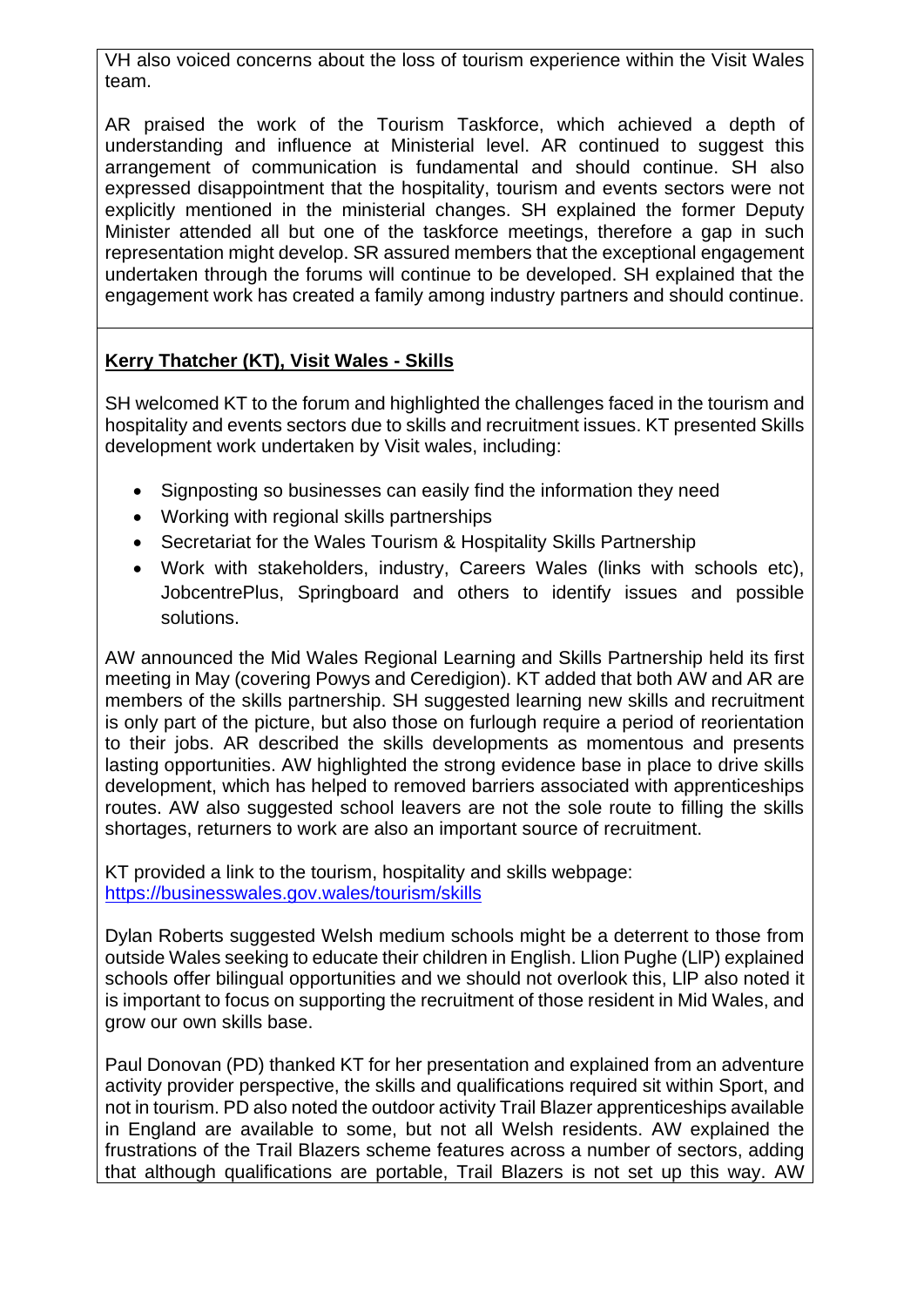suggested there is an opportunity to raise this in the forthcoming Qualifications Wales steering group meeting.

SH thanked KT for her presentation and the questions raised by members.

### **Jo Starkey, (JS) Visit Wales – Tourism Research**

JS presented the latest tourism research updates including:

- Forecasts which estimates international and domestic visitor revenue.
- Domestic staycations are forecasted to make a more rapid recovery compared to an inbound recovery which is forecast to take over four years.
- Public sentiment is looking more positive since the announcement of the easements. However, the scars will remain to businesses.
- Travel confidence has increased however but is still fragile, clear messaging and well managed experiences are a factor in this.
- Travel restrictions not the only concerns the amount of activities and opportunities are also factors.
- Staycations are not surprisingly strong, also even when overseas travel is lifted, staycations are predicted to stay strong. The easing of quarantine might swing more positively to the overseas demand. Value for money for families and younger travellers will be key – prices for UK destinations would be mindful of this.
- In terms of intentions, a 'wait and see approach' is prominent, particularly when we're concerned with autumn bookings

JS shared links to future research publications:

<https://gov.wales/covid-19-uk-tourism-consumer-tracker-survey-wales-profile> <https://www.visitbritain.org/inbound-covid-19-sentiment-tracker>

JS added an encouraging picture for Mid Wales in that there is appetite for visitors to experience a smaller town and village destinations. Daytrip intentions continue to increase. SH thanked JS for her presentation and acknowledged the important status of research in terms of effective planning.

VH added insights from Mid Wales Tourism research figures, including increased visitor interest in age groups 18-24 and 25-34, whilst 65+ decreased. Birmingham, Manchester and Cardiff are key markets showing interest in the Mid Wales region.

Ann Eleri Thomas (AET) offered a snapshot of Ceredigion businesses booking experiences; suggesting these are healthy. JS attributed some of these findings to strong pockets of bookings of self-catering accommodation in key periods, and worth noting in terms of the spread of accommodation bookings. AR reported strong bookings at Lake Vyrnwy Hotel & Spa, however AR acknowledged certain sectors such as weddings envisage a more difficult summer ahead.

Lucy Von Weber (LvW) highlighted the difference between self-catering and serviced accommodation with regards to future bookings. Evidence of visitors making multiple serviced accommodation bookings and taking advantage of no-penalty cancellations was having an impact on research and business confidence: <https://www.bbc.co.uk/news/business-57155307>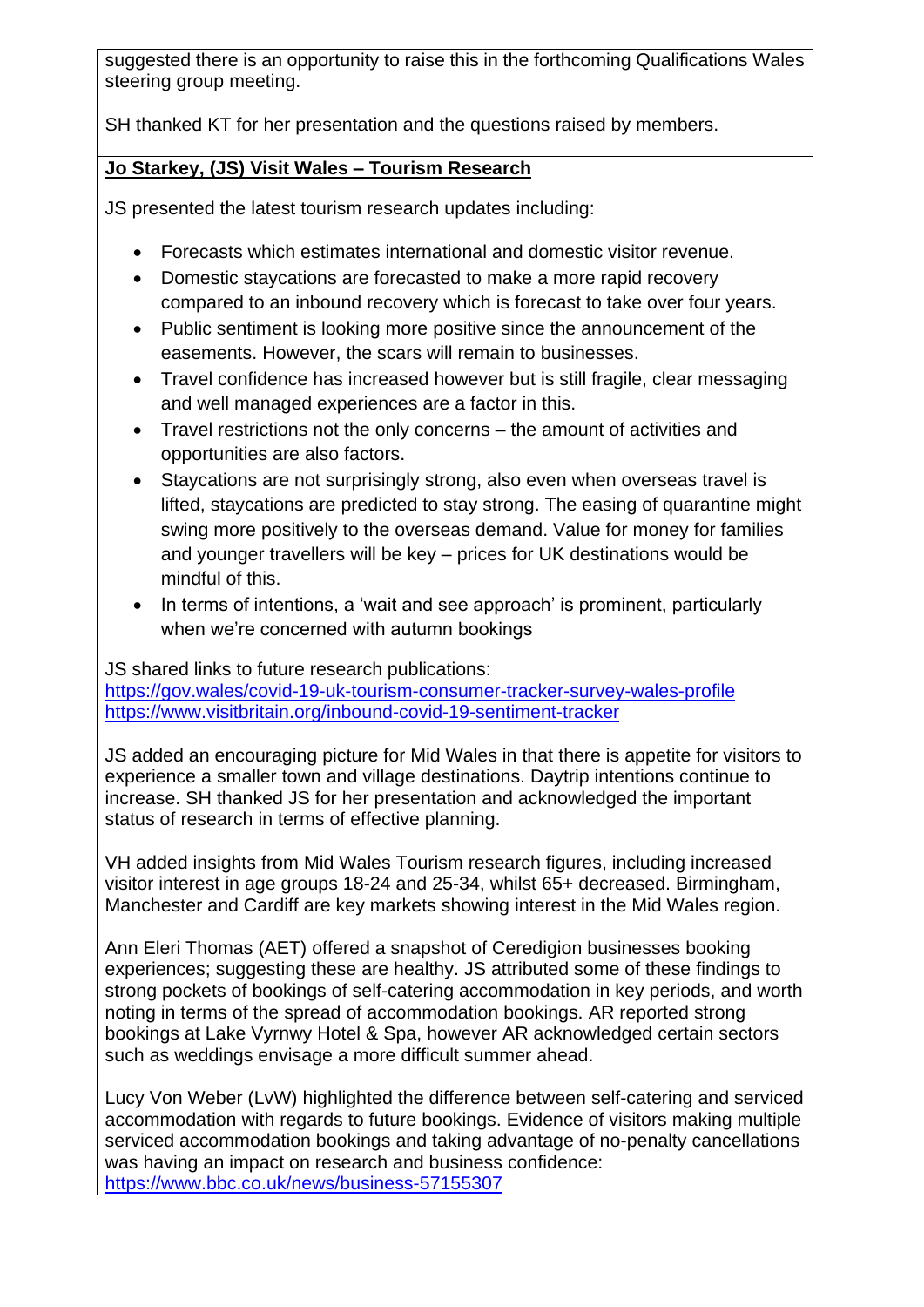## **Claire Chappell, (CC) Visit Wales**

CC described the progress made towards a new governance framework to understand better how we engage with the industry. CC also explained that the new Minister has been invited to an inter-ministerial group at UK level to discuss recovery plans which have common themes throughout the UK. CC gave details of a domestic campaign launched today by UK Government to promote city visits, however the UK Government predicts the international market is unlikely to recover until 2023. CC continued to share areas of marketing focus including: skills, sustainable green and inclusive tourism, UK a leading nation for events and business events and developing the Addo message further. CC provided links to Addo videos and encouraged members to make full use of Addo assets.

<https://www.youtube.com/watch?v=IRtEIjwDkGk> <https://www.youtube.com/watch?v=q2KPLzmhAzg> <https://www.youtube.com/watch?v=IRtEIjwDkGk> <https://assets.wales.com/assets>

CC shared plans for an autumn push which focuses on the interventions and marketing activity which encourages seasonality, spread and spend. Additionally, CC explained Visit Wales has a responsibility to promote skills through effective public relations, using heroes of the sector. AW offered to put forward those heroes in the Mid Wales area who are engaged in the sector.

#### **Val Hawkins, (VH) Mid Wales Tourism**

VH presented the marketing activity which Mid Wales Tourism has undertaken to support their members and the national recovery plan, including:

- 41 newsletters
- Social media posts reaching over 1 million views
- Supporting members seven days a week
- A COVID microsite and hub with links to guidance
- PR and Media a balanced and supportive approach
- Destination marketing built upon themes which focus on foundations of recovery
- Marketing research
- Represented Mid Wales nationally e.g., a Guardian featuring inland towns (Rhayader and Elan Valley)

VH noted the full impact of COVID-19 is unknown, therefore full engagement with all stakeholders and Welsh Government is essential. Roland-Rees Evans thanked VH and Mid Wales Tourism for all their hard work. SH also praised the speed and proactivity of Mid Wales Tourism's response to the crisis.

## **Rob Holt, (RH) Deputy Director of Major Events**

SH welcomed RH to the forum to update members regarding the events testing progress. RH reported that several testing events are underway and the results are